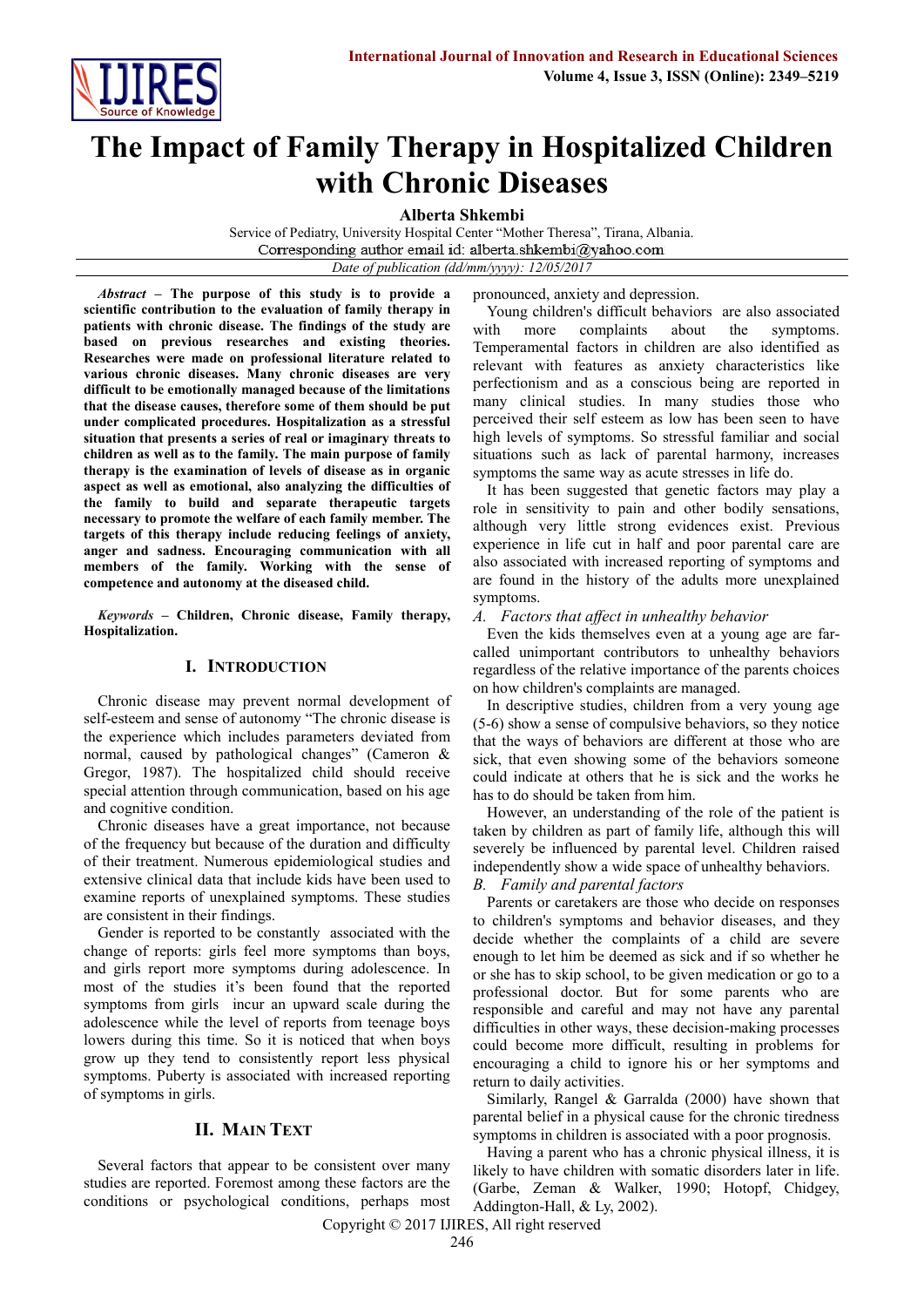

Moreover, theory's can predict that family systems that have a child with an apparent disease may help avoid family focus from other family problems. In this context, family members can redefine their role to focus on avoiding potential conflicts of family life or materials, by concentrating on the sick child. Children who often get somatic illness have families who are often anxious and depressive (Garber, Zeman & Walker, 1990).

Bad parental health (mental or physical) may be associated with a difficulty in believing that the child is healthy or has only a slight illness, and anxiety about the health of the child, with a distorted or pessimistic analysis of the situation. Parental Depression and anxiety can increase the likelihood of consultation by parents for both, themselves and for their children in primary and secondary care (Garralda & Bailey, 1986).

Children with (chronic medical illnesses) can not be developed at the same rate as healthy children due to neurocognitive development (development of knowledge) delayed, disorders in education and limited social experiences. For example, a 15-year-old chronically ill teenager can function at the level of the age of a primary school child. Similarly, consultations for adults who have chronic diseases since childhood should be seen in the earliest hospitals and medical practices to enable a thorough understanding of the current level of development.

#### *C. Family Therapy*

Functional Family Therapy focuses on high reliefness of parental collaboration levels in solving problems related to adolescent behavior management; obvious hierarchies of generations between parents and adolescents, warm family support relationships; plain communication, and plain family rules, roles and routines.

Within functional therapy the family assumes that if family members can be helped collectively to change the problematic patterns of communication and if the lack of supervision and discipline within the family has changed, the child's behavioral problems will improve. This assumption is based on finding that vulnerable families are characterized by a higher level of protection communication and lower levels of supportive communication compared to families of non-dangerous youth and also have weaker practices of surveillance. In functional family therapy, all family members attend therapy sessions. Initially, family assessment focuses on identifying patterns of interaction and beliefs about the problems and solutions that sustain the youth's behavioral problems.

Within early sessions of therapy, for parents and adolescents, communication skills development, problem solving skills, and negotiation skills get easier. There is a wide use of reshaping to reduce adolescents blaming by parents and help parents see devious behavior as a result of situational factors. In the later stages of therapy, we focus on negotiating contracts in which parents provide adolescent privileges in exchange for respecting the rules and taking responsibilities.

While, functional family therapy focuses only on factors' change within the family system in such a way to

improve enduring behavioral problems, multisistemic therapy, besides addressing factors among adolescents and within the broader social system, effective multisistemic therapy offers individual intervention packages that target behavioral problems -factoring factors within multiple social systems in which the teenager is a member (Curtis, Ronan & Borduin, 2004;. Henggeler et al., 2003).

These multiple systems include ones themselves, family, school, colleagues the group and community. Multisistemic interventions integrate family therapy selfregulating self-training skills into adolescents, schoolbased educational and entertainment interventions. In multisistemic therapy, it is assumed that if internal factors of adolescents, family, school, group members, and the community maintain the problematic behavior, then interventions can focus on changing these factors and thus reducing the problematic behavior. After multisistemic assessment where adolescents' family members are interviewed, they enter a unique intervention program, which includes specific subsystems that are responsible for adolescents' difficulties.

In the early stages of therapy, the therapist contacts, with the members of system, and later the interventions focus on understanding the problem by members of other systems or restructuring the ways they collaborate around the problems. Interventions can only focus on adolescents, family, schools, group or community members. Individual interventions usually focus on the assistance given to young people to develop their social and academic skills. Improving communication with family members and supervising abilities and disciplination of parents are the goals of family intervention. Facilitate communication between parents, teachers arranging and setting appropriate educational interventions common with the intervention of the education schedule.

Interventions with group members may include diminishing contact with devious colleagues and increasing contact with non-deviant colleagues. In contrast to family functional therapy, which focuses only on the family system, or multisistemic therapy, which addresses, besides family factors, also individual factors and the broader social network, treatment for encouraging caution towards related behavioral problems. In the treatment of fosters, foster parents, were selected and trained extensively, in collaboration with adolescents the therapists provided a nursing care structure for a few months in a foster family environment (Chamberlain, 2003, Chamberlain et al., 2003). The treatment aims to modify behavioral problems, preserve internal factors of children, family, school, peer group adoption, and other systems by temporarily placing the child within a family in which foster parents have been trained to use strategies to change deviant behavior of adolescents.

Treatment of adolescents' caretakers usually takes a multisistemic intervention package to modify the behavioral problem - including teenagers themselves, the biological family, school, group members, and the wider community. These are similar to those described for multisistemic therapy and with biological parents so that when treatment is completed it will be continued by